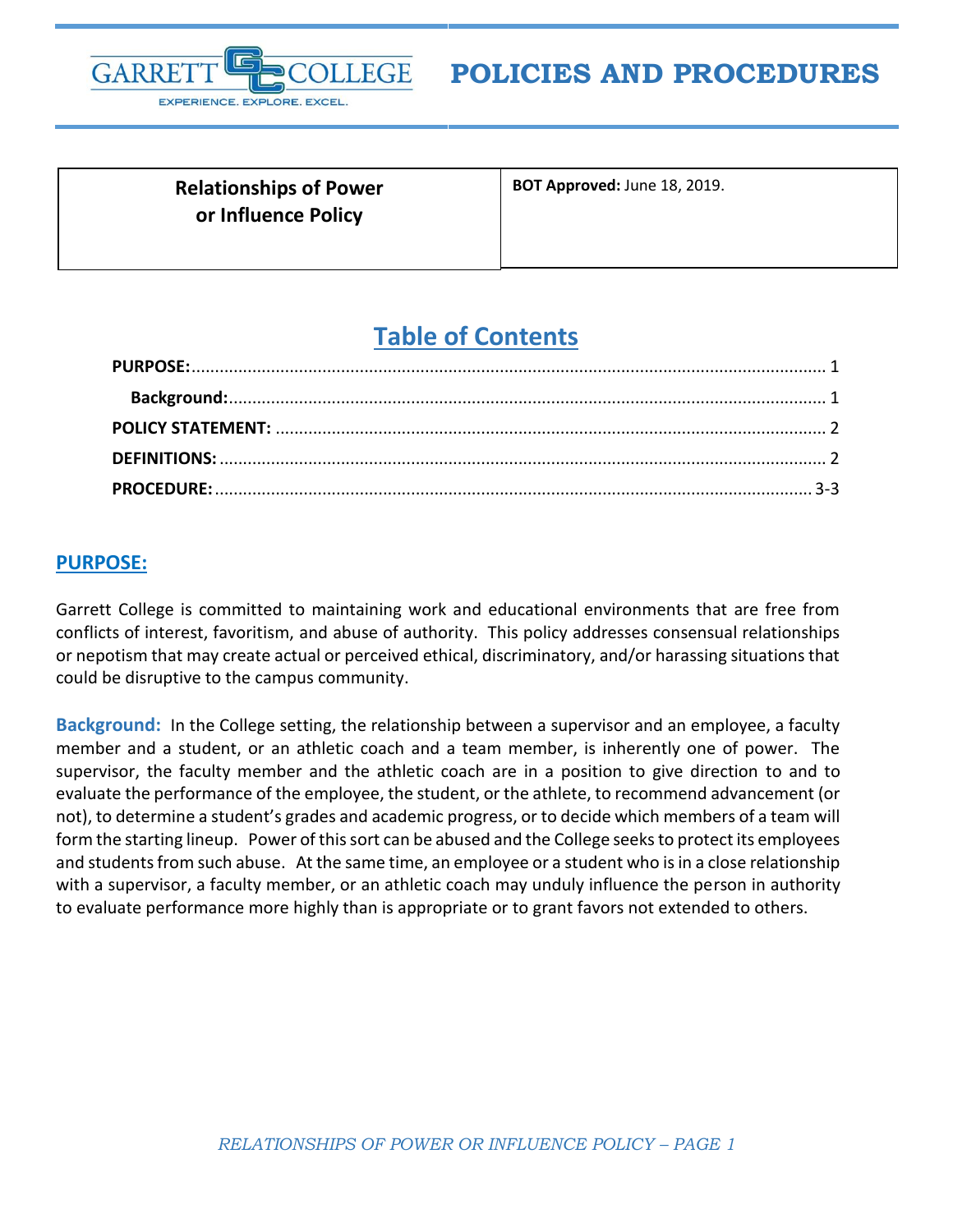

## **POLICY STATEMENT:**

The College seeks to maintain a fair and equitable environment for all members of its community. Garrett College prohibits the supervision, management, instruction, or oversight of a related employee, student, or athlete, except under certain circumstances as outlined in this policy. Garrett College also prohibits consensual relationships between a student and an individual providing academic instruction to and/or assessing said student, or an individual responsible for evaluating, supervising or making any employment decision, whatsoever, with said student. Consensual relationships between employees and adult students where no evaluative and/or supervisory role exists are strongly discouraged.

### <span id="page-1-0"></span>**DEFINITIONS:**

**Consensual relationship:** Any relationship willingly undertaken by both parties that is romantic and/or sexual in nature.

**Employee:** An individual paid through the College payroll system to perform a service for the College with the College making, as appropriate, state and federal withholdings. The relationship of employer and employee exists when the hiring department has the right to control and direct the service provider, not only as to the result to be accomplished by the work but also as to how, when, and where the services will be provided. The service provider is normally provided the tools and facilities to perform the function and is not at risk for profit or loss in this capacity. Examples of employees include faculty, adjunct faculty, hourly employees, support staff, professional staff, administrative staff, and student workers.

**Nepotism:** An employee who is closely related to another employee may not report directly to or supervise the other. The same policy applies to an employee who is in an intimate relationship with another employee; such relationships should be disclosed and arrangements made as appropriate to avoid any appearance of impropriety.

Ethical conduct standards also require that a student (or employee who is a student) who is closely related to a faculty member or in an intimate relationship with a faculty member not be enrolled in that faculty member's courses. If such enrollment is necessary for the completion of a degree or certificate and if no reasonable alternative is available, the student (or employee who is a student) may enroll but the faculty member must make arrangements for her/his evaluation of the student's work to be reviewed by the Program Director or the Chief Academic Officer. Likewise, an athletic coach who cannot avoid having on her/his athletic team a close relative or an individual with whom the coach is otherwise intimately related must have her/his decisions regarding that team member reviewed by the Director of Athletics.

**Student:** An individual registered at the College, either full or part time, in a credit or non-credit class or classes, who has either paid or made arrangements for payment of tuition and/or fees.